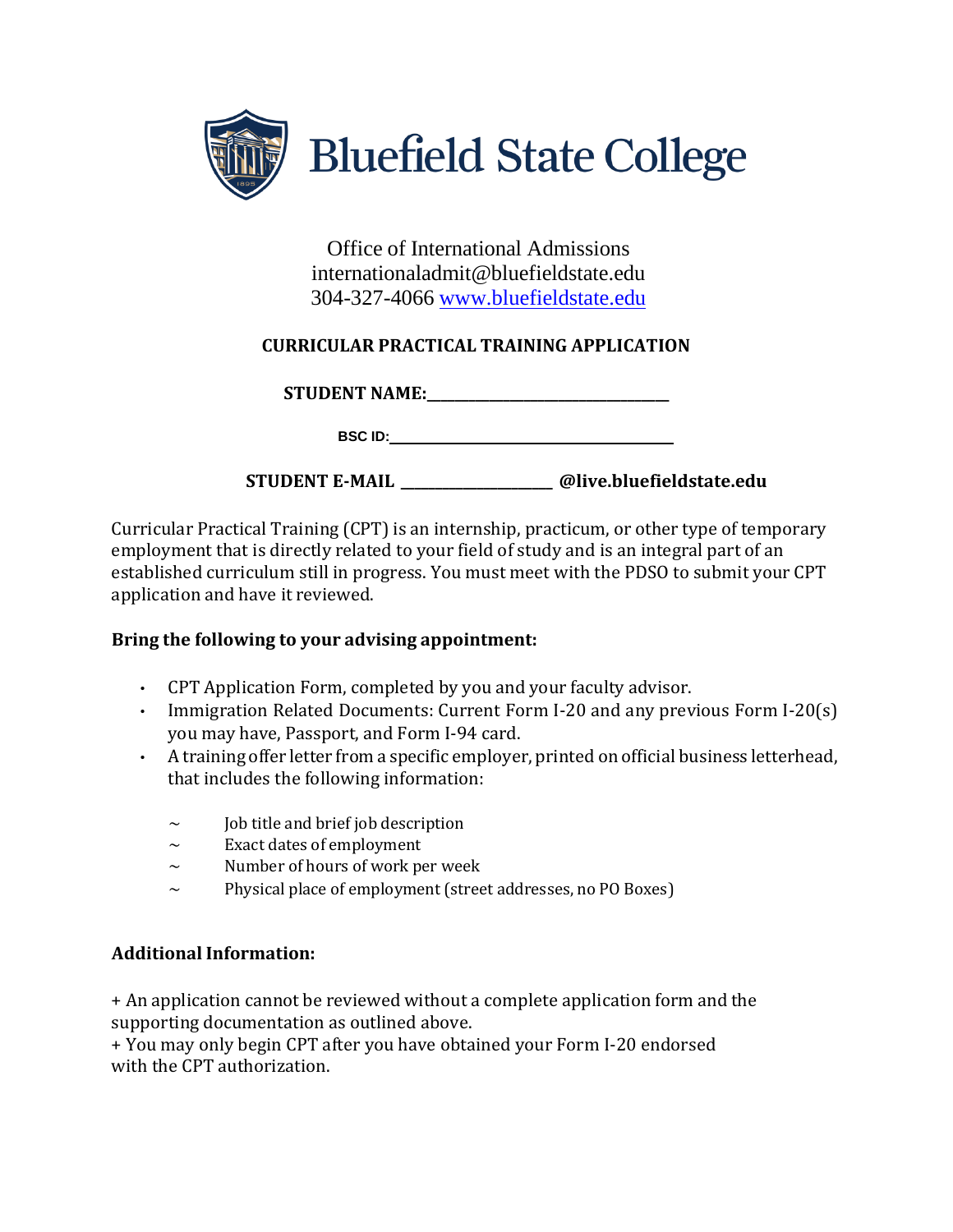+ **The application for CPT must be made during the spring semester pre-registration period. No exceptions.**

+ Additional documentation may be requested during the review process.

STUDENT COMPLETES THIS SECTION:

N000

SEVIS ID NUMBER (MUST BE INCLUDED) DATE OF BIRTH

I have read the CPT guidelines and I understand that total employment (on and off-campus combined) may not exceed 20 hours per week while school is in session.

Printed Name Signature Signature Date (mm/dd/yyyy)

## **Academic Advisor / Department Chair / Dean of School completes this section:**

Major Area of Study: Estimated Graduation Date:

This Student has been offered temporary employment for CPT purposes with:

| Company/Organization Name<br>Telephone Number | <b>Contact Person</b> |  |              |
|-----------------------------------------------|-----------------------|--|--------------|
| Location (street address – NO P O Boxes)      | City, State           |  | Zip Code     |
| Dates of CPT: Start Date:<br>(mm/dd/yyyy)     | End Date:             |  | (mm/dd/yyyy) |